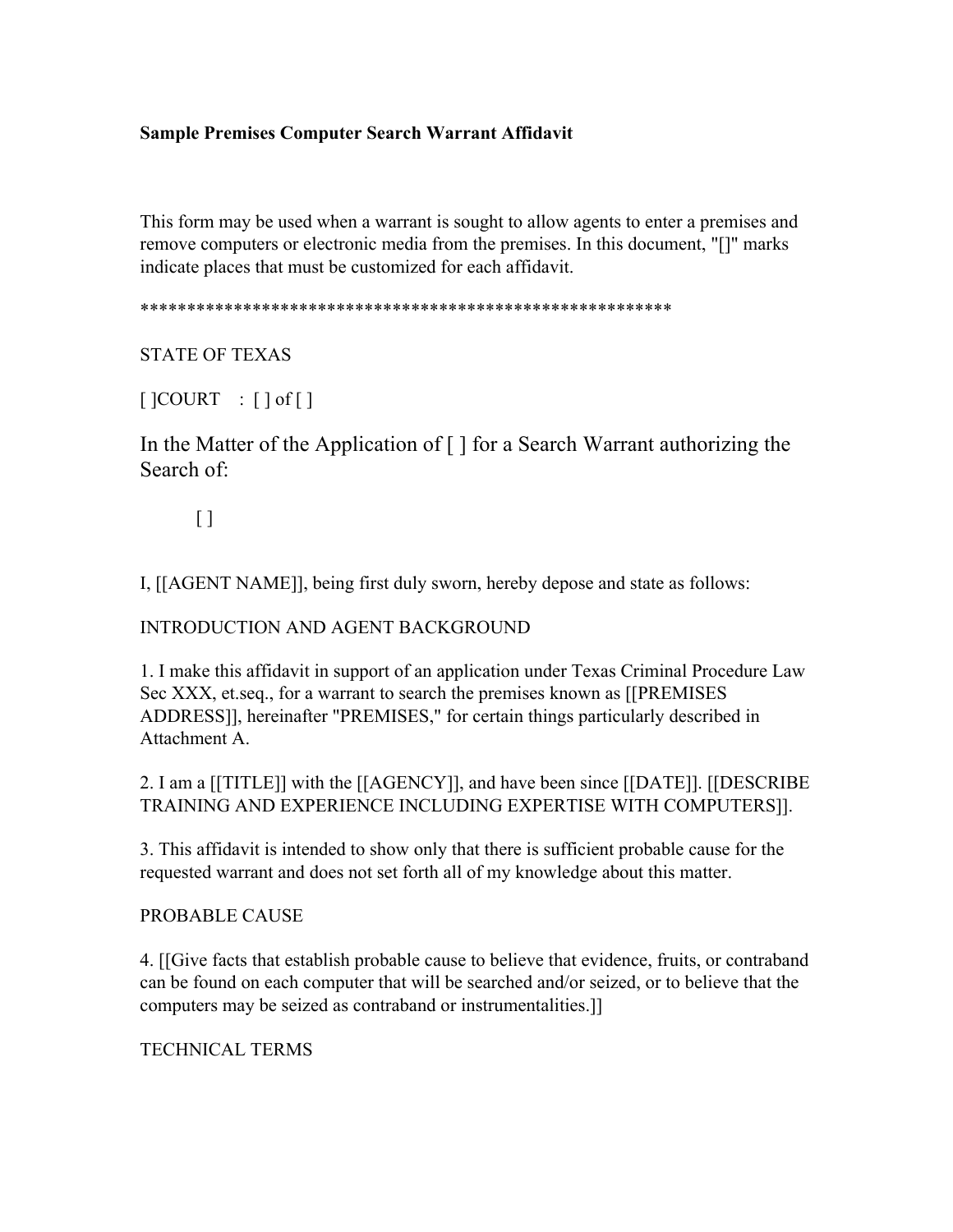5. [[THIS SECTION MIGHT BE UNNECESSARY; DEFINE ONLY TECHNICAL TERMS AS NECESSARY TO SUPPORT PROBABLE CAUSE.]] Based on my training and experience (and/or my conversations with Agent/Computer Expert, who has the following credentials and experience:[ ], I use the following technical terms to convey the following meanings:

a. IP Address: The Internet Protocol address (or simply "IP address") is a unique numeric address used by computers on the Internet. An IP address looks like a series of four numbers, each in the range 0-255, separated by periods (e.g., 121.56.97.178). Every computer attached to the Internet computer must be assigned an IP address so that Internet traffic sent from and directed to that computer may be directed properly from its source to its destination. Most Internet service providers control a range of IP addresses. Some computers have static--that is, long-term--IP addresses, while other computers have dynamic--that is, frequently changed--IP addresses.

b. Internet: The Internet is a global network of computers and other electronic devices that communicate with each other. Due to the structure of the Internet, connections between devices on the Internet often cross state and international borders, even when the devices communicating with each other are in the same state.

# COMPUTERS AND ELECTRONIC STORAGE

6. As described above and in Attachment A, this application seeks permission to search and seize records that might be found on the PREMISES, in whatever form they are found. I submit that if a computer or electronic medium is found on the premises, there is probable cause to believe those records will be stored in that computer or electronic medium, for at least the following reasons:

a. Based on my knowledge, training, and experience, I know that computer files or remnants of such files can be recovered months or even years after they have been downloaded onto a hard drive, deleted or viewed via the Internet. Electronic files downloaded to a hard drive can be stored for years at little or no cost. Even when files have been deleted, they can be recovered months or years later using readily available forensics tools. This is so because when a person "deletes" a file on a home computer, the data contained in the file does not actually disappear; rather, that data remains on the hard drive until it is overwritten by new data.

b. Therefore, deleted files, or remnants of deleted files, may reside in free space or slack space--that is, in space on the hard drive that is not currently being used by an active file- -for long periods of time before they are overwritten. In addition, a computer's operating system may also keep a record of deleted data in a "swap" or "recovery" file.

c. Similarly, files that have been viewed via the Internet are typically automatically downloaded into a temporary Internet directory or "cache." The browser often maintains a fixed amount of hard drive space devoted to these files, and the files are only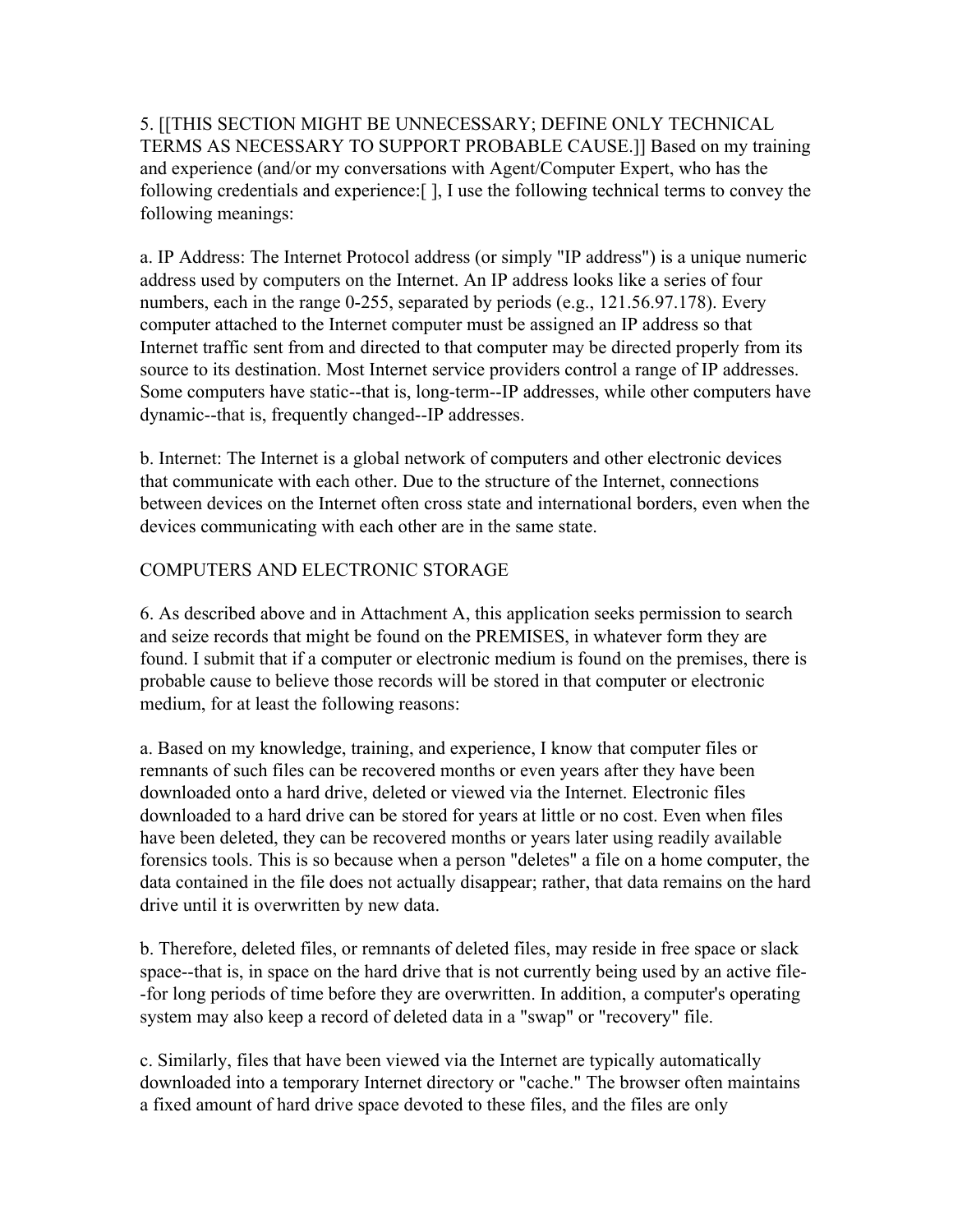overwritten as they are replaced with more recently viewed Internet pages or if a user takes steps to delete them.

d. [[FOR CHILD PORNOGRAPHY CASES]] I know from training and experience that child pornographers generally prefer to store images of child pornography in electronic form as computer files. The computer's ability to store images in digital form makes a computer an ideal repository for pornography. A small portable disk or computer hard drive can contain many child pornography images. The images can be easily sent to or received from other computer users over the Internet. Further, both individual files of child pornography and the disks that contain the files can be mislabeled or hidden to evade detection. In my training and experience, individuals who view child pornography typically maintain their collections for many years and keep and collect items containing child pornography over long periods of time; in fact, they rarely, if ever, dispose of their sexually explicit materials.

e. [[FOR BUSINESS SEARCH CASES]] Based on actual inspection of [[spreadsheets, financial records, invoices]], I am aware that computer equipment was used to generate, store, and print documents used in the [[tax evasion, money laundering, drug trafficking, etc.]] scheme. There is reason to believe that there is a computer system currently located on the PREMISES.

**N.B. For a search/seizure of a business location that will result in the business being shut down you will need to show that the business is permeated by fraud; if you are just looking for certain records in an otherwise legitimate business you may need to consider on-site imaging of the relevant data. See paragraph 14 below.** 

7. [[FOR CHILD PORNOGRAPHY OR OTHER CONTRABAND CASES]] In this case, the warrant application requests permission to search and seize [[images of child pornography, including those that may be stored on a computer]]. These things constitute both evidence of crime and contraband. This affidavit also requests permission to seize the computer hardware and electronic media that may contain those things if it becomes necessary for reasons of practicality to remove the hardware and conduct a search offsite. [[In this case, computer hardware that was used to store child pornography is a container for evidence, a container for contraband, and also itself an instrumentality of the crime under investigation.]]

8. [[FOR CHILD PORNOGRAPHY PRODUCTION CASES]] I know from training and experience that it is common for child pornographers to use personal computers to produce both still and moving images. For example, a computer can have a camera built in, or can be connected to a camera and turn the video output into a form that is usable by computer programs. Alternatively, the pornographer can use a digital camera to take photographs or videos and load them directly onto the computer. The output of the camera can be stored, transferred or printed out directly from the computer. The producers of child pornography can also use a scanner to transfer photographs into a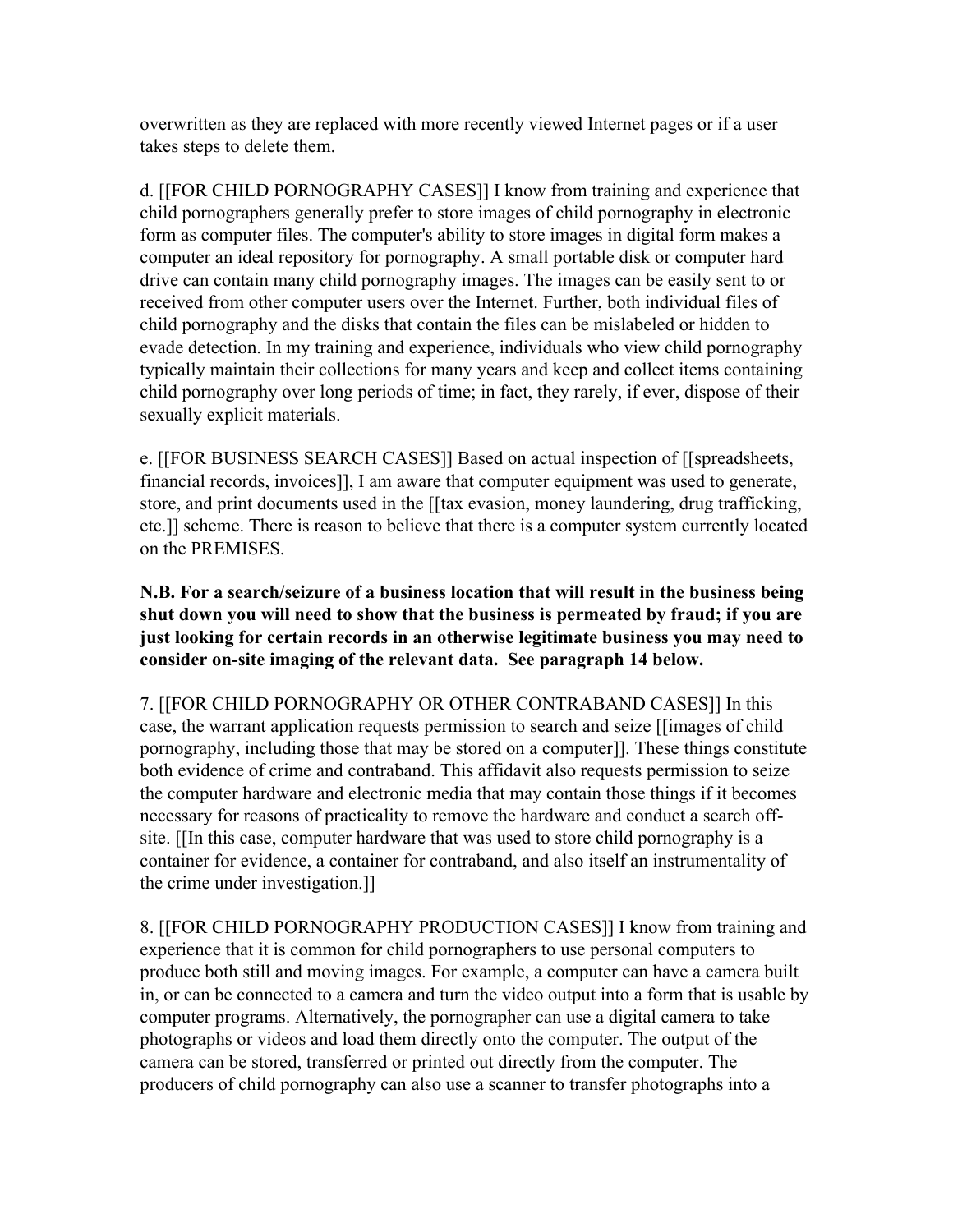computer-readable format. All of these devices, as well as the computer, constitute instrumentalities of the crime.

9. [[FOR HACKING OR OTHER INSTRUMENTALITY CASES]] I know that when an individual uses a computer to [[obtain unauthorized access to a victim computer over the Internet]], the individual's computer will generally serve both as an instrumentality for committing the crime, and also as a storage device for evidence of the crime. The computer is an instrumentality of the crime because it is used as a means of committing the criminal offense. The computer is also likely to be a storage device for evidence of crime. From my training and experience, I believe that a computer used to commit a crime of this type may contain: data that is evidence of how the computer was used; data that was sent or received; notes as to how the criminal conduct was achieved; records of Internet discussions about the crime; and other records that indicate the nature of the offense.

10. [[FOR CASES WHERE A RESIDENCE SHARED WITH OTHERS IS SEARCHED]] Because several people share the PREMISES as a residence, it is possible that the PREMISES will contain computers that are predominantly used, and perhaps owned, by persons who are not suspected of a crime. If agents conducting the search nonetheless determine that it is possible that the things described in this warrant could be found on those computers, this application seeks permission to search and if necessary to seize those computers as well. It may be impossible to determine, on scene, which computers contain the things described in this warrant.

11. Based upon my knowledge, training and experience (and/or my conversations with Agent Computer Whiz), I know that searching for information stored in computers often requires agents to seize most or all electronic storage devices to be searched later by a qualified computer expert in a laboratory or other controlled environment. This is often necessary to ensure the accuracy and completeness of such data, and to prevent the loss of the data either from accidental or intentional destruction. Additionally, to properly examine those storage devices in a laboratory setting, it is often necessary that some computer equipment, peripherals, instructions, and software be seized and examined in the laboratory setting. This is true because of the following:

a. The volume of evidence. Computer storage devices (like hard disks or CD-ROMs) can store the equivalent of millions of pages of information. Additionally, a suspect may try to conceal criminal evidence; he or she might store it in random order with deceptive file names. This may require searching authorities to peruse all the stored data to determine which particular files are evidence or instrumentalities of crime. This sorting process can take weeks or months, depending on the volume of data stored, and it would be impractical and invasive to attempt this kind of data search on-site.

b. Technical requirements. Searching computer systems for criminal evidence sometimes requires highly technical processes requiring expert skill and properly controlled environment. The vast array of computer hardware and software available requires even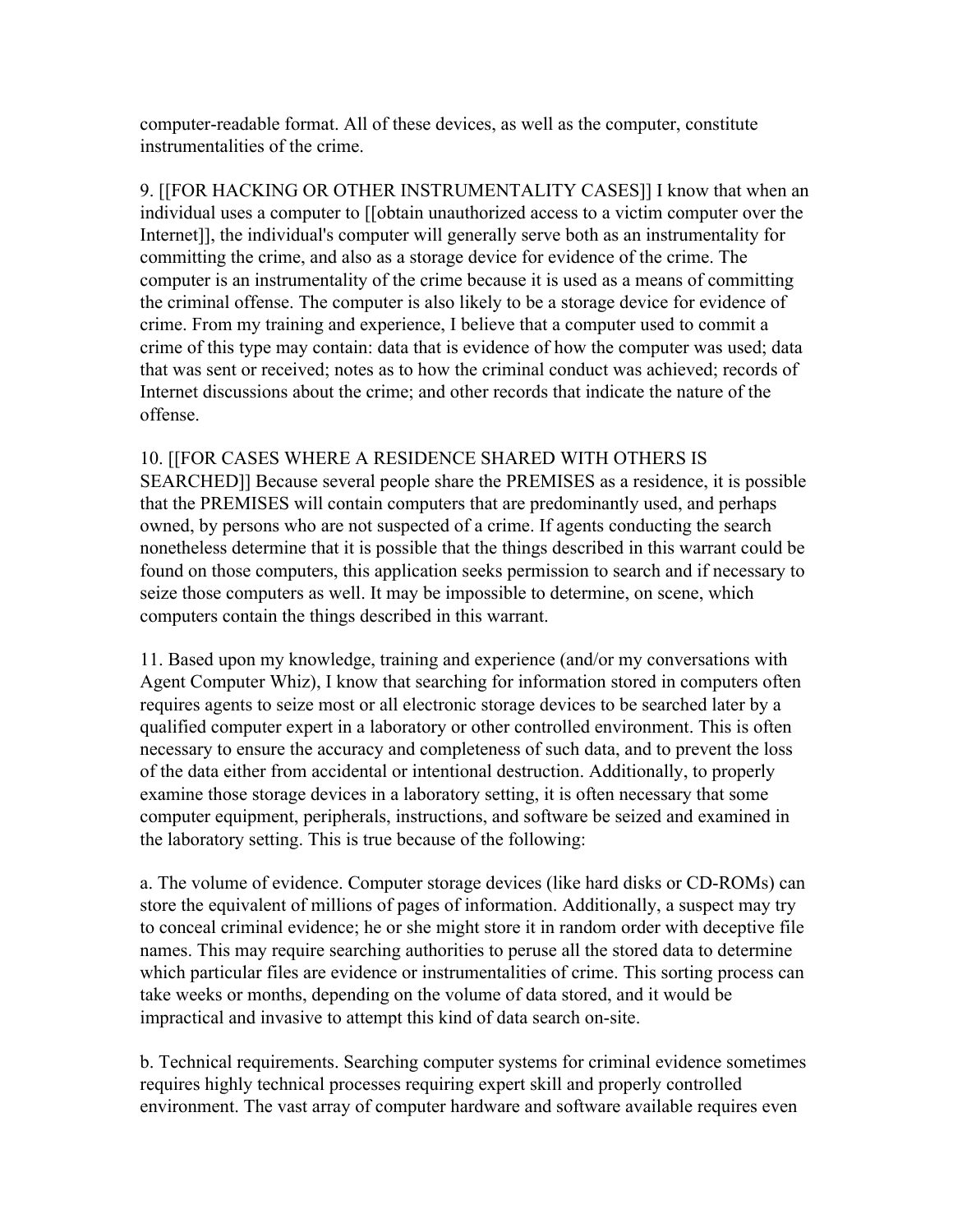computer experts to specialize in some systems and applications, so it is difficult to know before a search which expert is qualified to analyze the system and its data. In any event, however, data search processes are exacting scientific procedures designed to protect the integrity of the evidence and to recover even "hidden," erased, compressed, passwordprotected, or encrypted files. Because computer evidence is vulnerable to inadvertent or intentional modification or destruction (both from external sources or from destructive code imbedded in the system as a "booby trap"), a controlled environment may be necessary to complete an accurate analysis.

12. In light of these concerns, I hereby request the Court's permission to seize the computer hardware (and associated peripherals) that are believed to contain some or all of the evidence described in the warrant, and to conduct an off-site search of the hardware for the evidence described, if, upon arriving at the scene, the agents executing the search conclude that it would be impractical to search the computer hardware on-site for this evidence.

13. Searching computer systems for the evidence described in Attachment A may require a range of data analysis techniques. In some cases, it is possible for agents and analysts to conduct carefully targeted searches that can locate evidence without requiring a timeconsuming manual search through unrelated materials that may be commingled with criminal evidence. In other cases, however, such techniques may not yield the evidence described in the warrant. Criminals can mislabel or hide files and directories, encode communications to avoid using key words, attempt to delete files to evade detection, or take other steps designed to frustrate law enforcement searches for information. These steps may require agents and law enforcement or other analysts with appropriate expertise to conduct more extensive searches, such as scanning areas of the disk not allocated to listed files, or peruse every file briefly to determine whether it falls within the scope of the warrant. In light of these difficulties, the [[AGENCY]] intends to use whatever data analysis techniques appear necessary to locate and retrieve the evidence described in Attachment A.

14. [[INCLUDE THE FOLLOWING IF THERE IS A CONCERN ABOUT THE SEARCH UNREASONABLY IMPAIRING AN OPERATIONAL, OTHERWISE LEGAL BUSINESS]] I recognize that the Company is a functioning company with many employees, and that a seizure of the Company's computers may have the unintended effect of limiting the Company's ability to provide service to its legitimate customers. In response to these concerns, the agents who execute the search anticipate taking an incremental approach to minimize the inconvenience to the Company's legitimate customers and to minimize the need to seize equipment and data. It is anticipated that, barring unexpected circumstances, this incremental approach will proceed as follows:

a. Upon arriving at the PREMISES, the agents will attempt to identify a system administrator of the network (or other knowledgeable employee) who will be willing to assist law enforcement by identifying, copying, and printing out paper and electronic copies of the things described in the warrant. The assistance of such an employee might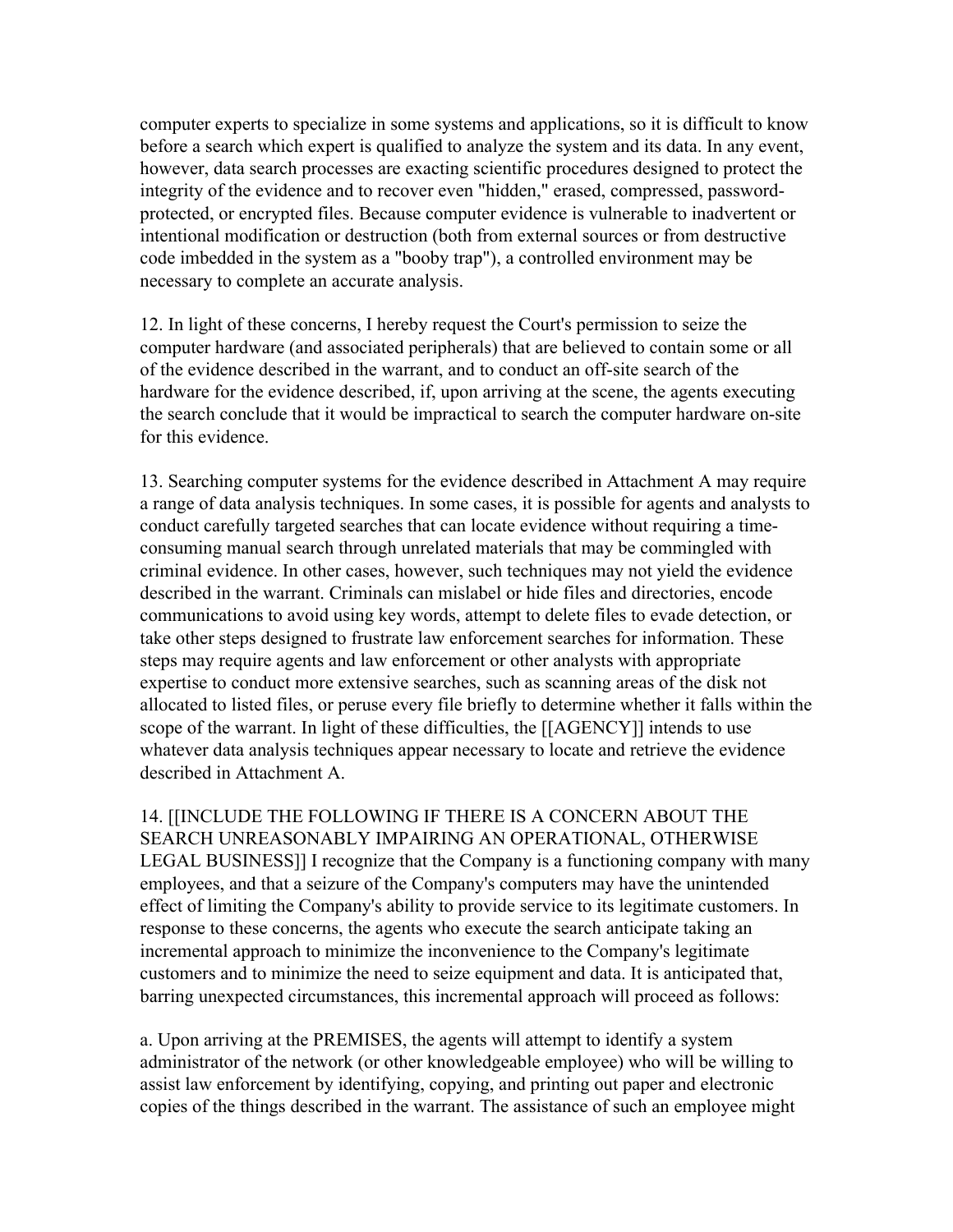allow agents to place less of a burden on the Company than would otherwise be necessary.

b. If the employees choose not to assist the agents, the agents decide that none are trustworthy, or for some other reason the agents cannot execute the warrant successfully without themselves examining the Company's computers, the agents will attempt to locate the things described in the warrant, and will attempt to make electronic copies of those things. This analysis will focus on things that may contain the evidence and information of the violations under investigation. In doing this, the agents might be able to copy only those things that are evidence of the offenses described herein, and provide only those things to the case agent. Circumstances might also require the agents to attempt to create an electronic "image" of those parts of the computer that are likely to store the things described in the warrant. Generally speaking, imaging is the taking of a complete electronic picture of the computer's data, including all hidden sectors and deleted files. Imaging a computer permits the agents to obtain an exact copy of the computer's stored data without actually seizing the computer hardware. The agents or qualified computer experts will then conduct an off-site search for the things described in the warrant from the "mirror image" copy at a later date. If the agents successfully image the Company's computers, the agents will not conduct any additional search or seizure of the Company's computers.

c. If imaging proves impractical, or even impossible for technical reasons, then the agents will seize those components of the Company's computer system that the agents believe must be seized to permit the agents to locate the things described in the warrant at an offsite location. The seized components will be removed from the PREMISES. If employees of the Company so request, the agents will, to the extent practicable, attempt to provide the employees with copies of data that may be necessary or important to the continuing function of the Company's legitimate business. If, after inspecting the computers, the analyst determines that some or all of this equipment is no longer necessary to retrieve and preserve the evidence, the government will return it within a reasonable time.

## **CONCLUSION**

15. I submit that this affidavit supports probable cause for a warrant to search the PREMISES and seize the items described in Attachment A.

## REQUEST FOR SEALING

[[IF APPROPRIATE: It is respectfully requested that this Court issue an order sealing, until further order of the Court, all papers submitted in support of this application, including the application and search warrant. I believe that sealing this document is necessary because the items and information to be seized are relevant to an ongoing investigation into the criminal organizations as not all of the targets of this investigation will be searched at this time. Based upon my training and experience, I have learned that, online criminals actively search for criminal affidavits and search warrants via the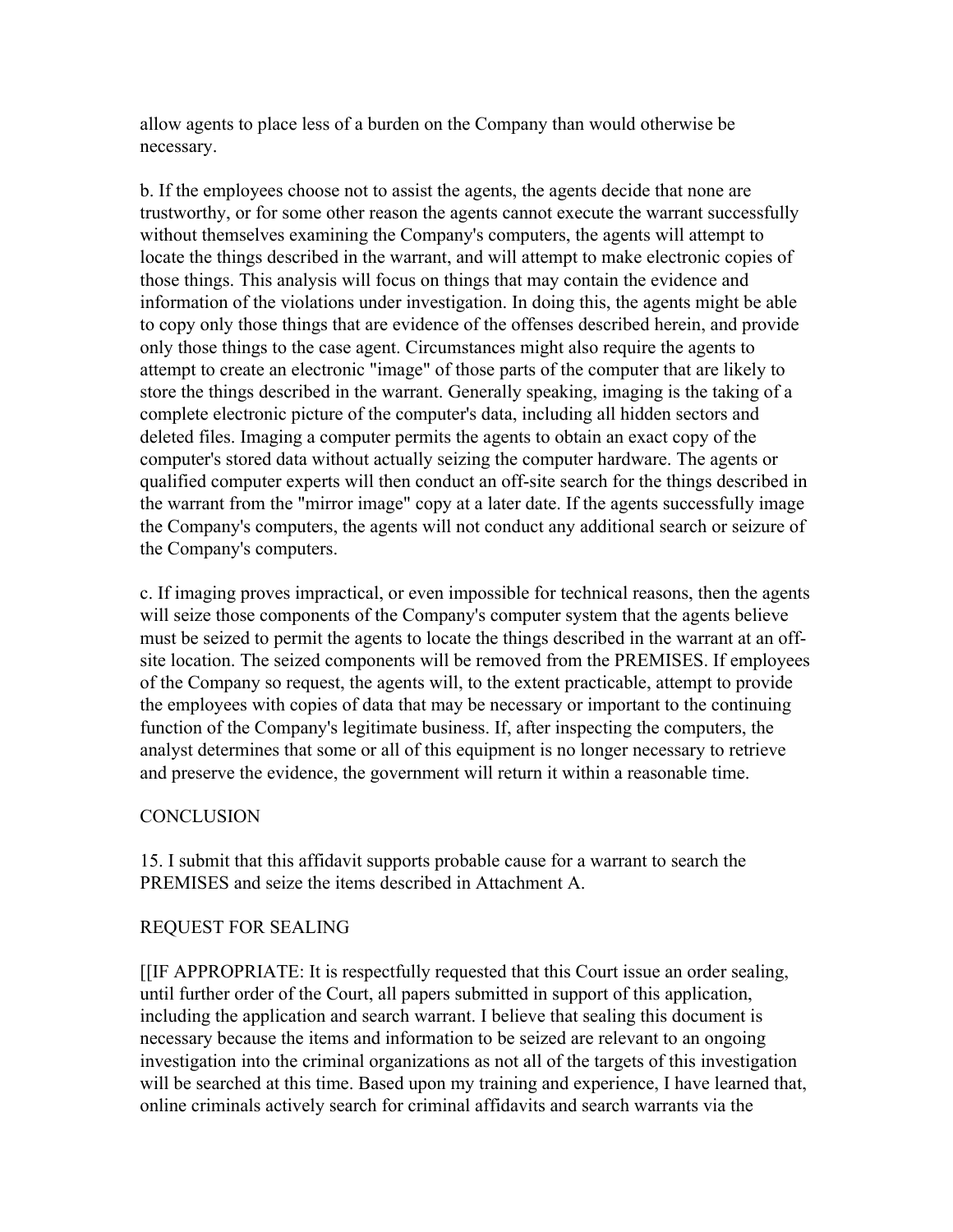Internet and disseminate them to other online criminals as they deem appropriate, i.e., post them publicly online through the carding forums. Premature disclosure of the contents of this affidavit and related documents may have a significant and negative impact on the continuing investigation and may severely jeopardize its effectiveness.]]

Respectfully submitted,

[[AGENT NAME]]

Special Agent

[[AGENCY]]

Subscribed and sworn to before me on  $\therefore$ 

 $\frac{1}{2}$  ,  $\frac{1}{2}$  ,  $\frac{1}{2}$  ,  $\frac{1}{2}$  ,  $\frac{1}{2}$  ,  $\frac{1}{2}$  ,  $\frac{1}{2}$  ,  $\frac{1}{2}$  ,  $\frac{1}{2}$  ,  $\frac{1}{2}$  ,  $\frac{1}{2}$  ,  $\frac{1}{2}$  ,  $\frac{1}{2}$  ,  $\frac{1}{2}$  ,  $\frac{1}{2}$  ,  $\frac{1}{2}$  ,  $\frac{1}{2}$  ,  $\frac{1}{2}$  ,  $\frac{1$ 

**JUDGE** 

\*\*\*\*\*\*\*\*\*\*\*\*\*\*\*\*\*\*\*\*\*\*\*\*\*\*\*\*\*\*\*\*\*\*\*\*\*

ATTACHMENT A

1. All records relating to violations of the statutes listed on the warrant and involving [[SUSPECT]] since [[DATE]], including:

a. [[IDENTIFY RECORDS SOUGHT WITH PARTICULARITY; EXAMPLES FOR A DRUG CASE FOLLOW]];

b. lists of customers and related identifying information; types, amounts, and prices of drugs trafficked as well as dates, places, and amounts of specific transactions;

c. any information related to sources of narcotic drugs (including names, addresses, phone numbers, or any other identifying information);

d. any information recording [[SUSPECT]]'s schedule or travel from 2008 to the present;

e. all bank records, checks, credit card bills, account information, and other financial records.

2. [[IF OFFENSE INVOLVED A COMPUTER AS AN INSTRUMENTALITY OR CONTAINER FOR CONTRABAND]] Any computers or electronic media that were or may have been used as a means to commit the offenses described on the warrant,